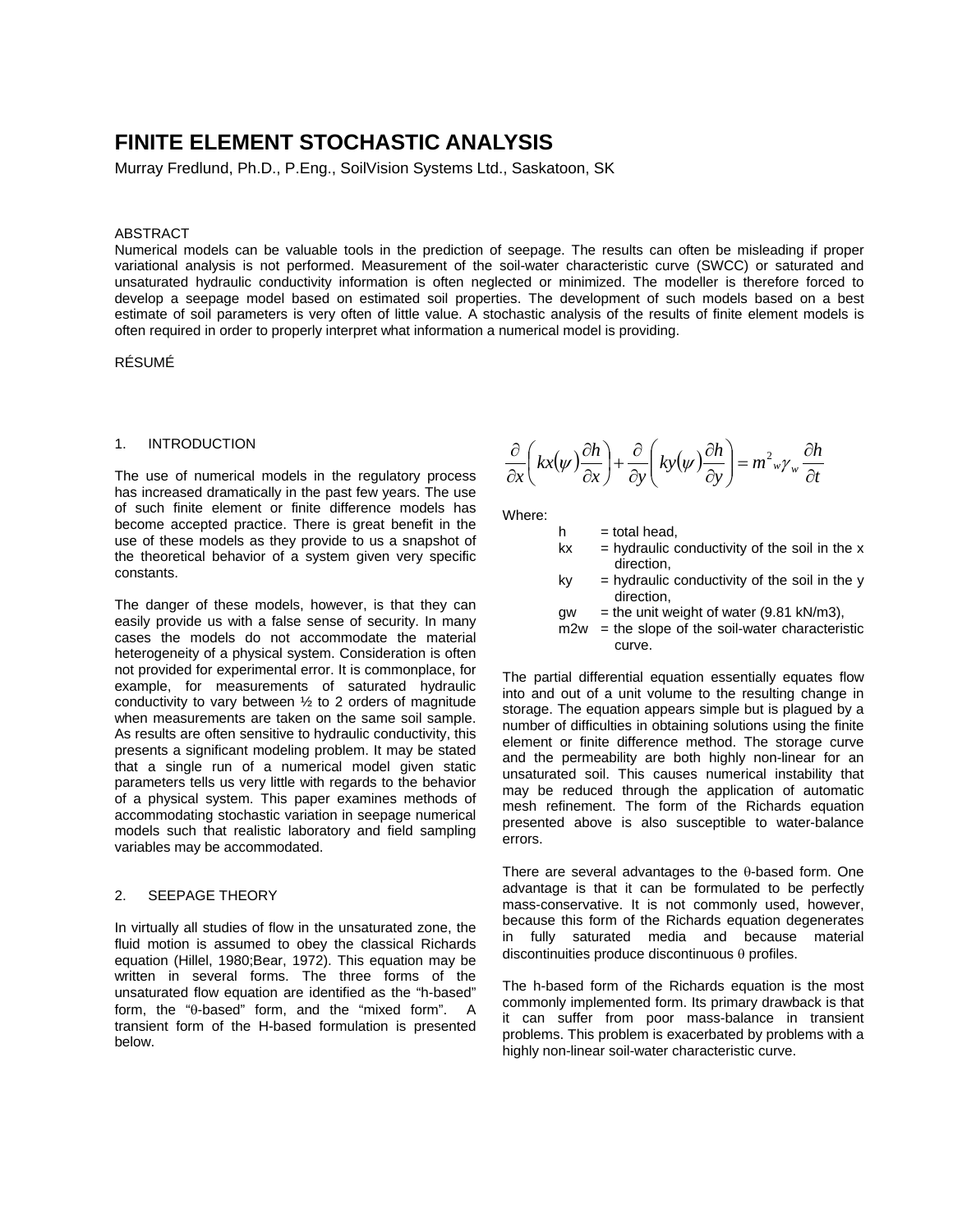Celia (1990) proposed a "mixed form" of the Richards equation that was designed to improve the mass-balance of the "h-based" formulation.

$$
\frac{\partial}{\partial x}\left(kx(\psi)\frac{\partial h}{\partial x}\right) + \frac{\partial}{\partial y}\left(ky(\psi)\frac{\partial h}{\partial y}\right) = \frac{\partial \theta}{\partial t}
$$

Where:

- $h =$  total head.
- $kx = hyd$ raulic conductivity of the soil in the x direction,
- $ky = hydraulic conductivity of the soil in the y$ direction,
- $\theta$  = volumetric water content.

Translation of the governing equation to 3D is presented below.

$$
\frac{\partial}{\partial x}\left(kx(\psi)\frac{\partial h}{\partial x}\right) + \frac{\partial}{\partial y}\left(ky(\psi)\frac{\partial h}{\partial y}\right) + \frac{\partial}{\partial z}\left(kz(\psi)\frac{\partial h}{\partial z}\right) = \frac{\partial \theta}{\partial t}
$$

where:

- $h =$  total head,
- $kx = hydraulic conductivity of the soil in the x$ direction,
- $ky = hydraulic conductivity of the soil in the y$ direction,
- $kz = h$ ydraulic conductivity of the soil in the z direction,
- $gw =$  the unit weight of water (9.81 kN/m3),
- $\theta$  = volumetric water content.

The issues regarding the solution of the 3D governing partial differential equation are similar to 2D. While the equations appear concise, there are significant numerical pitfalls related to the solution of these equations. The results can vary dramatically dependant upon the soil properties provided.

#### 3. NEED FOR STOCHASTIC ANALYSIS

It was during a first-year laboratory assignment that the importance of variation was impressed on me. We were presented with our electrical system and a formula governing its behaviour. Our assignment was to run the system, collect input data, then use the formula to calculate results. Our laboratory group did precisely as was asked and to our surprise, received a surprisingly low mark. The reason for our low mark, it was discovered, was that we had neglected to incorporate possible limits of variation in our answer, given the possible variation errors in our input parameters. Sixteen years later I have discovered that the state of practice of geotechnical engineering does not apply the concepts presented in first-year engineering when it comes to numerical modelling of soil processes.

Numerical models are routinely set up and run in geotechnical practice with little regard for possible variation in input parameters. A single run of a typical finite element model gives little information, and should not be heavily weighted in the regulatory process. Variational analysis in some form should always be performed to answer the question, "What is the model truly telling us?"

#### 4. EXAMPLE 1: UNSATURATED FLOW IN CLAY DAM

One example of a seepage analysis involves determining the amount of flow through the unsaturated (vadose) zone in an earth dam. A clay core is implemented in this example to dissipate the head accumulated on the upstream side of the dam. The physical dimensions of the dam are presented in [Figure 1.](#page-1-0) The model was setup and run using the SVFlux (Fredlund, 2002) seepage software package.

<span id="page-1-0"></span>

**Figure 1 Cross-section of example dam (Stianson, 2004)** 

The amount of flow proceeding over the clay core and through the unsaturated zone is largely controlled by the unsaturated hydraulic conductivity. The unsaturated hydraulic conductivity is frequently estimated, as laboratory costs may be quite high (\$7,000 - \$10,000 CAD). In typical estimation methods the slope of the unsaturated hydraulic conductivity curve is related to the slope of the soil-water characteristic curve (SWCC) through a power function.

In this particular example the Modified Campbell (Fredlund, 1996,2004) method of estimating the unsaturated hydraulic conductivity was used in this example. The Modified Campbell method uses the Fredlund and Xing (1994) equation to represent the soilwater characteristic curve as the basis for it's estimation of unsaturated hydraulic conductivity. The Modified Campbell equation is presented below. The slope of the unsaturated portion of the curve is controlled principally by the "p" parameter.

$$
k(\psi) = (k_s - k_{\min}) \left[ 1 - \frac{\ln\left(1 + \frac{\psi}{h_r}\right)}{\ln\left(1 + \frac{10^6}{h_r}\right)} \right] \left[ \frac{1}{\ln\left(\exp(1) + \left(\frac{\psi}{a_f}\right)^{n_f}\right)}\right]^{m_f} + k_{\min}
$$

where:

 $h<sub>r</sub>$  = suction at residual water content.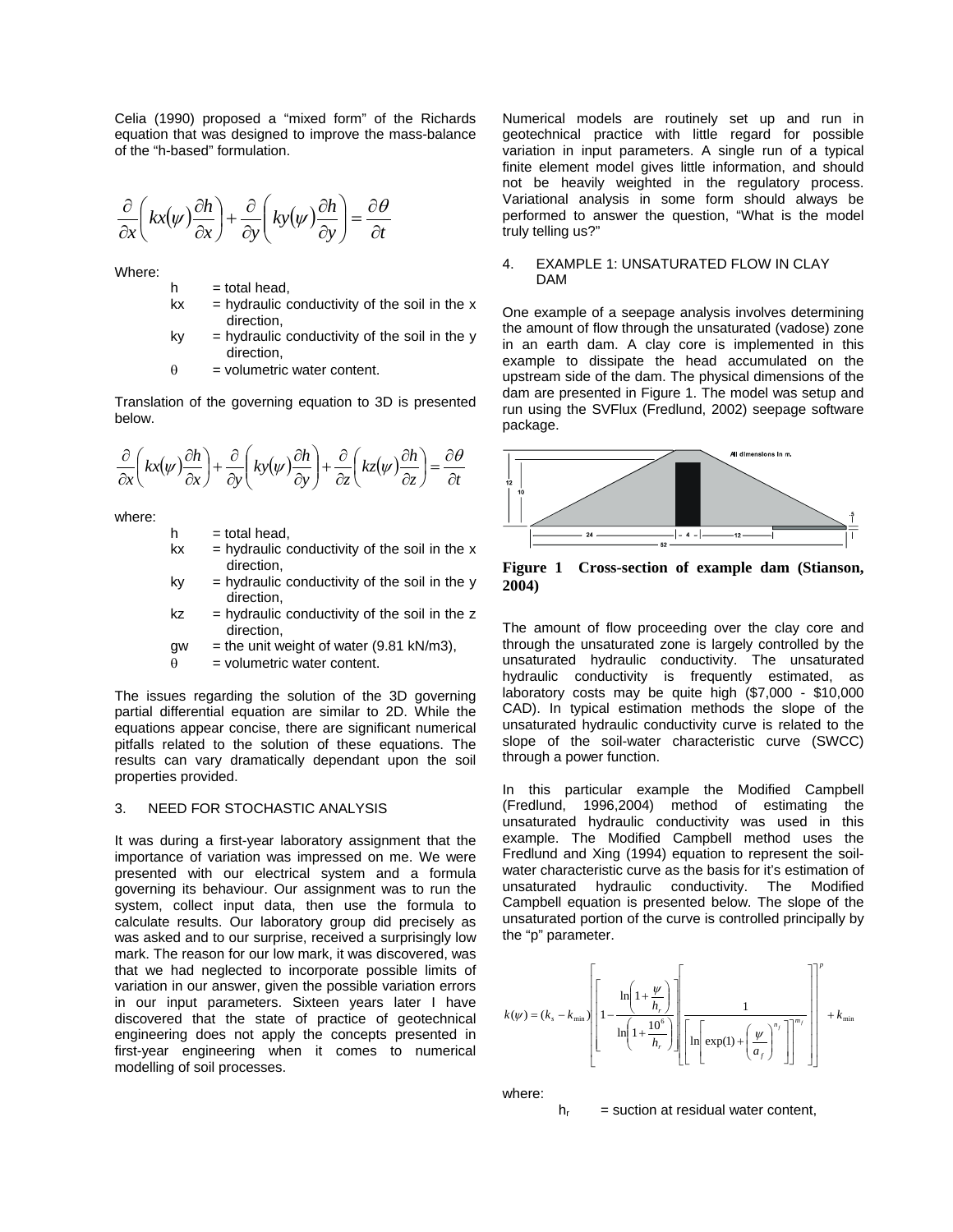| Ψ                | = soil suction,                       |
|------------------|---------------------------------------|
| $k_{s}$          | $=$ saturated hydraulic conductivity, |
| $k_{\text{min}}$ | $=$ minimum hydraulic conductivity,   |
| $a_{f}$          | $=$ Fredlund and Xing "a" parameter,  |
| $n_{f}$          | = Fredlund and Xing "n" parameter,    |
| m <sub>f</sub>   | $=$ Fredlund and Xing "m" parameter,  |
| р                | = Modified Campbell "p" parameter.    |

A Monte Carlo analysis was then set up that allowed the "p" parameter in the Modified Campbell method to vary such that the mean value was 5 and the standard deviation was 2. 200 variations were generated and the resulting normal distribution is presented in [Figure 2.](#page-2-0) The conductivity of the core material was not modified.

<span id="page-2-0"></span>

**Figure 2 Variation of the "p" parameter in the Modified Campbell equation** 

A series of 200 runs were used with the Monte Carlo analysis. The results are presented in [Figure 3.](#page-2-1) 

<span id="page-2-1"></span>

**Figure 3 Percent unsaturated flow as related to the slope of the unsaturated hydraulic conductivity curve** 

The results indicate that the amount of unsaturated flow over the core is highly sensitive to the slope of the unsaturated hydraulic conductivity function. Overall, the amount of flow through the dam as a percentage of total flow varies between 18% and 83%. This example

illustrates the importance of a sensitivity analysis when interpreting model results.

It would be easy to run this example using average model parameters. Such model parameters would give the impression that approximately 50% to 60% of flow goes over the core and through the unsaturated zone (using average values of 3.8-5.0 for the "p" parameter of the Modified Campbell equation. Such an impression would be misleading with regards to the results presented by the full stochastic analysis.

It should be noted that the current model was set up using average soil properties. It would also be possible to get variation in results through the variation of other soil parameters such as the air-entry value (AEV) of the soilwater characteristic curve used for the primary dam material.

#### 5. EXAMPLE 2: FOOTING DEFORMATIONS

Calculations involving stresses and deformations beneath a strip footing form an important part of the design process. The deformations caused by the application of load are central to the design tolerances. In a way similar to other finite element models there are certain soil properties that are sensitive and soil properties that are not sensitive. The determination of the sensitive soil properties is of paramount importance. Such a determination can be made through the use of stochastic analysis.

The geometry for the mentioned example problem is shown in [Figure 4.](#page-3-0) A footing is placed at the corner of a 30m x 30m soil region. A load expression of 1 kPa is then applied at the base of the footing and the resulting stresses and deformations are calculated.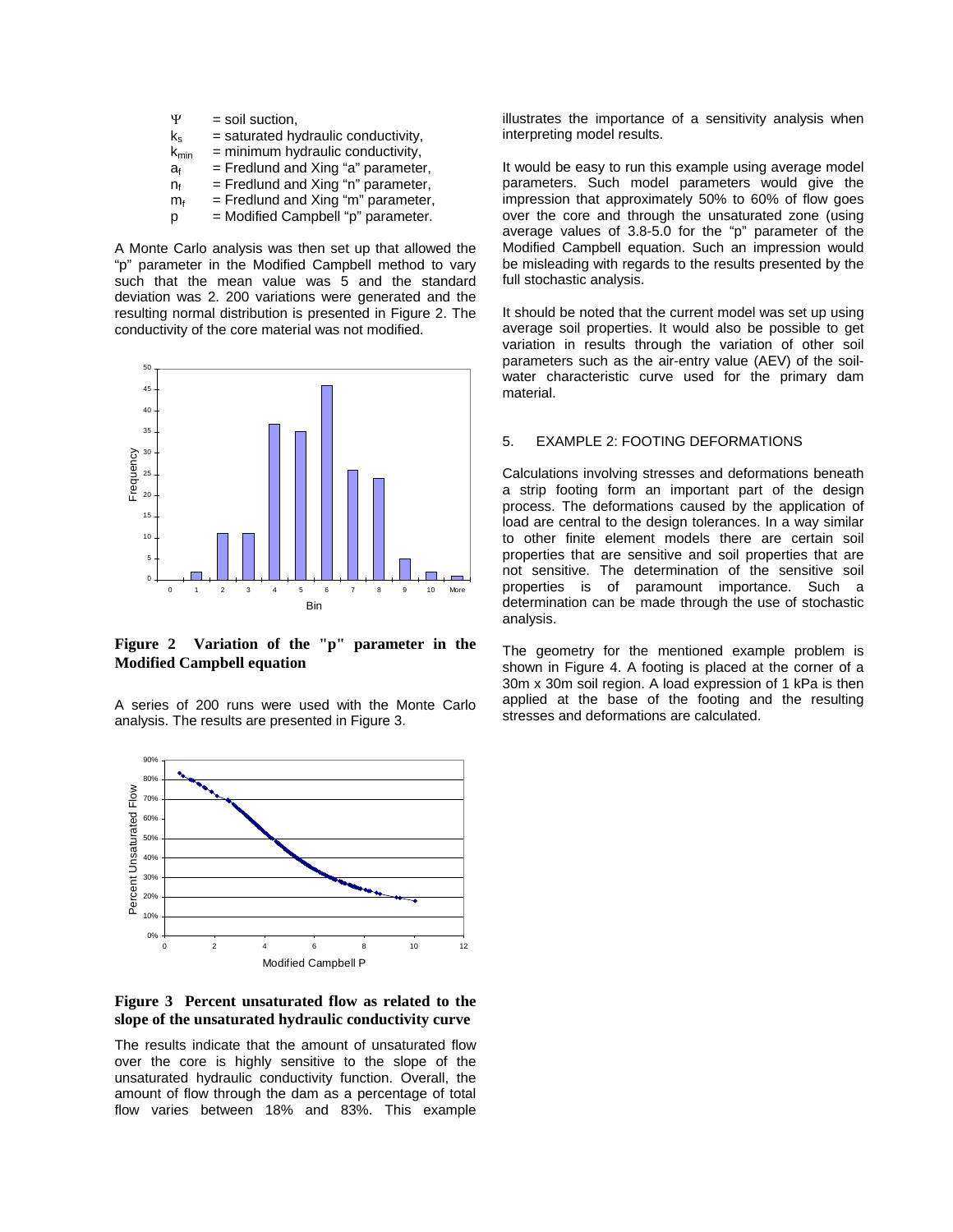<span id="page-3-0"></span>

**Figure 4 Geometry of strip footing** 

In this particular analysis the Poisson's ratio was varied via the Monte Carlo method with a mean value of 0.4 and a standard deviation of 0.03. 200 runs of the problem were generated and solved. The distribution of Poisson's Ratio used in this example is shown in [Figure 5.](#page-3-1) 

<span id="page-3-1"></span>

### **Figure 5 Frequency of Poisson's Ratio used in example**

The model results show an insensitivity to stresses in the y direction but a sensitivity to vertical deformations. Deformations were summarized at 3m depth increments beginning at a depth of 1m. The stress deformation beneath the footing is shown in [Figure 6.](#page-3-2) The resulting deformations as a function of model run number are shown in [Figure 7.](#page-3-3) Model runs were organized in terms of increasing Poisson's Ratio values.

<span id="page-3-2"></span>

**Figure 6 Vertical stress distribution beneath strip footing** 

<span id="page-3-3"></span>

**Figure 7 Deformations plotted as a function of model run.** 

Stochastic analysis gives us a method of determining variability of output. In this example we can include the possible variation of output deformations given the possible variation in input soil properties. The resulting analysis increases our ability to comprehend the value of the numerical results.

## 6. CONCLUSIONS

Probabilistic methods have not been as widely used in geotechnical engineering as might be expected. Often it is the difficulty in application that results in avoidance. The